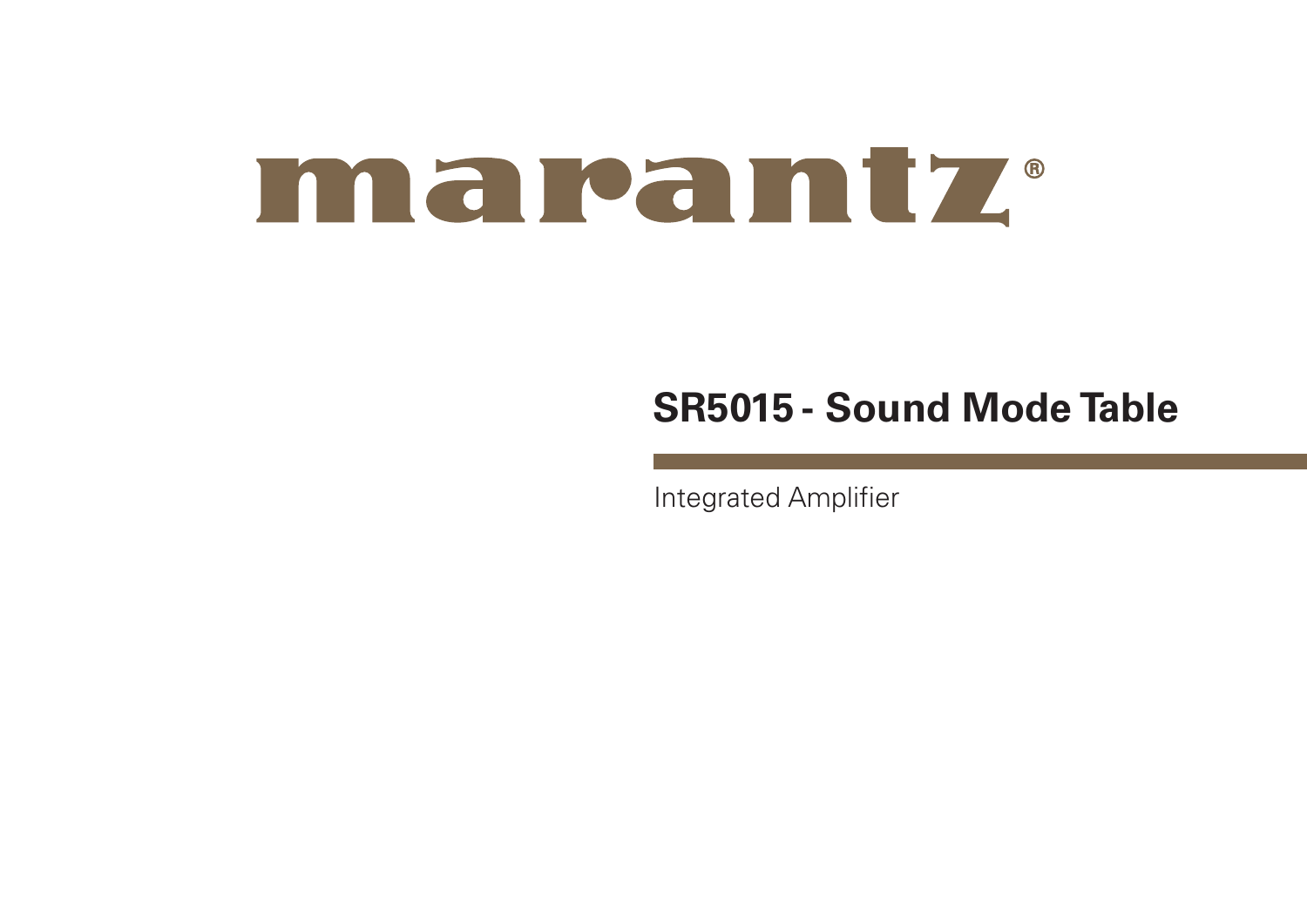### **Sound mode table**

#### **Sound modes and channel output**

 $\circlearrowright$  This indicates the audio output channels or surround parameters that can be set.

 $\copyright$  This indicates the audio output channels. The output channels depend on the settings of "Speaker Config.".

|                                    | Channel output |                |                 |                         |                                    |                |                |                                                               |                            |                     |  |  |  |  |
|------------------------------------|----------------|----------------|-----------------|-------------------------|------------------------------------|----------------|----------------|---------------------------------------------------------------|----------------------------|---------------------|--|--|--|--|
| Sound mode                         | Front<br>1/R   | Center         | Surround<br>L/R | Surround<br>Back<br>1/R | Front Height   Top Front L/<br>L/R | R              | L/R            | Front<br>Top Middle Dolby Atmos Dolby Atmos<br>Enabled<br>L/R | Surround<br>Enabled<br>L/R | Subwoofer           |  |  |  |  |
| Direct/Pure Direct (2-channel)     | $\circ$        |                |                 |                         |                                    |                |                |                                                               |                            | <b>O</b> $\times$ 5 |  |  |  |  |
| Direct/Pure Direct (Multi-channel) | O              | $\circledcirc$ | $\circledcirc$  | <b>O</b> * 6            | <b>◎</b> ※6                        | ◎※6            | ◎※6            | ◎※6                                                           | O <sub>*</sub> 6           | $\circledcirc$      |  |  |  |  |
| Stereo                             | $\circ$        |                |                 |                         |                                    |                |                |                                                               |                            | $\circledcirc$      |  |  |  |  |
| Dolby Atmos                        | O              | $\circledcirc$ | $\circledcirc$  | $\circledcirc$          | $\circledcirc$                     | O              | $\circledcirc$ | $\circ$                                                       | $\circledcirc$             | $\circledcirc$      |  |  |  |  |
| Dolby TrueHD                       | $\circ$        | $\circledcirc$ | $\circledcirc$  | $\oslash$ $\times$ 6    |                                    |                |                |                                                               |                            | $\circledcirc$      |  |  |  |  |
| Dolby Digital Plus                 | O              | $\circledcirc$ | $\circledcirc$  | ◎※6                     |                                    |                |                |                                                               |                            | $\circledcirc$      |  |  |  |  |
| Dolby Digital                      | $\circ$        | $\circledcirc$ | $\circledcirc$  |                         |                                    |                |                |                                                               |                            | $\circledcirc$      |  |  |  |  |
| Dolby Surround * 1                 | O              | $\circledcirc$ | $\circledcirc$  | ◎※7                     | $\circledcirc$                     | $\circledcirc$ | $\circledcirc$ | $\circledcirc$                                                | $\circledcirc$             | $\circledcirc$      |  |  |  |  |
| DTS: $X \times 2$                  | $\circ$        | $\circledcirc$ | $\circ$         | $\circledcirc$          | $\circledcirc$                     | $\circledcirc$ | $\circledcirc$ | $\odot$                                                       | $\circledcirc$             | $\circledcirc$      |  |  |  |  |
| DTS-HD                             | O              | $\circledcirc$ | $\circledcirc$  | ◎※6                     |                                    |                |                |                                                               |                            | $\circledcirc$      |  |  |  |  |
| <b>DTS Express</b>                 | $\circ$        | $\circledcirc$ | $\circledcirc$  | $\circledcirc$          |                                    |                |                |                                                               |                            | $\circledcirc$      |  |  |  |  |
| DTS 96/24                          | O              | $\circledcirc$ | $\circledcirc$  | $\circledcirc$          |                                    |                |                |                                                               |                            | $\circledcirc$      |  |  |  |  |
| <b>DTS Surround</b>                | $\bigcirc$     | $\circledcirc$ | $\circledcirc$  | $\circledcirc$          |                                    |                |                |                                                               |                            | $\circledcirc$      |  |  |  |  |
| DTS Neural: X $\ge 3$              | O              | $\circledcirc$ | $\circledcirc$  | $\circledcirc$          | $\circledcirc$                     | $\circledcirc$ | $\circledcirc$ | $\circledcirc$                                                | $\circledcirc$             | $\circledcirc$      |  |  |  |  |
| DTS Virtual:X $\frac{1}{2}$ 4      | $\circ$        | $\circledcirc$ | $\circ$         | $\circledcirc$          |                                    |                |                |                                                               |                            | $\circledcirc$      |  |  |  |  |
| Multi Ch In                        | O              | $\circledcirc$ | $\circledcirc$  | O <sub>*</sub> 6        |                                    |                |                |                                                               |                            | $\circledcirc$      |  |  |  |  |
| Multi Ch Stereo                    | $\circ$        | $\circledcirc$ | $\circ$         | $\circledcirc$          | $\circledcirc$                     | $\circledcirc$ | $\circledcirc$ | $\circledcirc$                                                | $\circledcirc$             | $\circledcirc$      |  |  |  |  |
| Virtual                            | O              |                |                 |                         |                                    |                |                |                                                               |                            | $\circledcirc$      |  |  |  |  |

Virtual ○ ◎ ※ 1 The applicable sound mode includes "Dolby Surround" and sound modes that have "+Dolby Surround" in the sound mode name.

※ 3 The applicable sound mode includes "DTS Neural:X" and sound modes that have "+Neural:X" in the sound mode name.

※ 4 The applicable sound mode includes "DTS Virtual:X" and sound modes that have "+Virtual:X" in the sound mode name.

※ 5 Audio is output when "Subwoofer Mode" in the menu is set to "LFE+Main".

※ 6 A signal for each channel contained in an input signal is output as audio.

※ 7 Audio is not output when the "Speaker Virtualizer" in the menu is set to "On" and "Speaker Config." - "Surr. Back" in the menu is set to "1 spkr".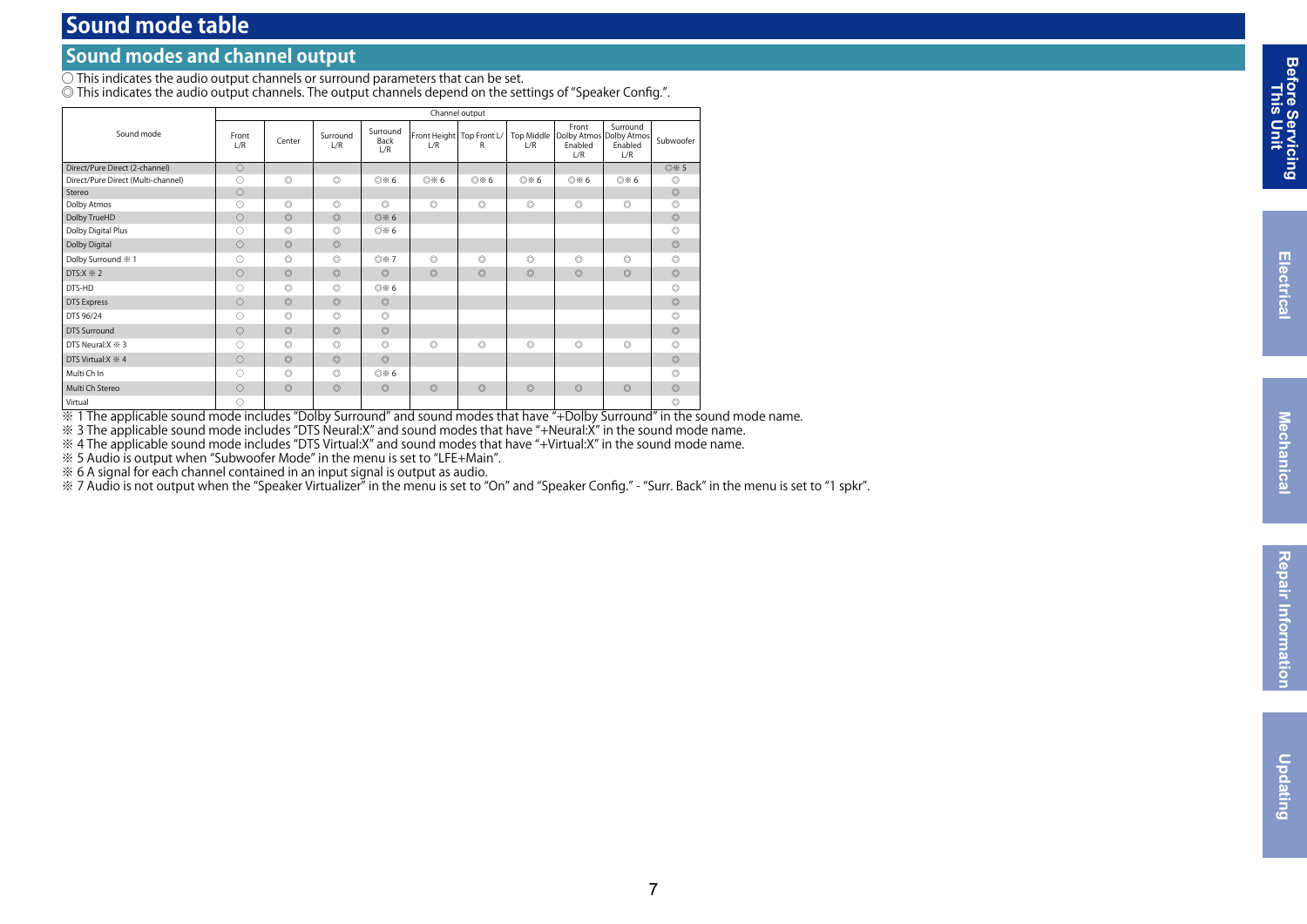#### **Sound modes and surround parameters**

|                                          |           |                                    |                                   |                         | <b>Surround Parameter</b>          |                              |                 | Center    | Subwoofer  | Audyssey                |                        |                                 |                         |                                |                   |
|------------------------------------------|-----------|------------------------------------|-----------------------------------|-------------------------|------------------------------------|------------------------------|-----------------|-----------|------------|-------------------------|------------------------|---------------------------------|-------------------------|--------------------------------|-------------------|
| Sound mode                               | Cinema EO | Loudness<br>Manage-<br>ment<br>※ 2 | Dynamic<br>Compres-<br>sion<br>※3 | Dialog<br>Control<br>※4 | Low<br>Frequency<br>Effects<br>※ 5 | Speaker<br>Virtualizer<br>※7 | DTS<br>Neural:X | Subwoofer | Tone<br>※9 | Level<br>Adjust<br>※ 10 | Level<br>Adjust<br>※11 | MultEO® XT<br>※ 12 ※ 13<br>※ 15 | Dynamic EQ<br>※ 14 ※ 15 | Dynamic<br>Volume<br>※ 14 ※ 15 | M-DAX<br>$\ge 16$ |
| Direct/Pure Direct (2-channel) ※ 1       |           | $\circ$                            | $\circ$                           |                         |                                    |                              |                 | ○※18      |            |                         | ○ ※ 18                 |                                 |                         |                                |                   |
| Direct/Pure Direct (Multi-channel)<br>×1 |           | Ō                                  | O                                 | O                       | $\circ$                            |                              |                 |           |            | $\circ$                 | $\circ$                |                                 |                         |                                |                   |
| Stereo                                   |           | $\circ$                            | $\circ$                           | $\circ$                 | $\circ$                            |                              |                 | ○※19      | $\circ$    |                         | ○ ※ 19                 | $\circ$                         | $\circ$                 | $\circ$                        | $\circ$           |
| Dolby Atmos                              | $\circ$   | O                                  | $\circ$                           |                         | $\circ$                            | $\circ$                      |                 |           | $\circ$    | $\circ$                 | $\circ$                | $\circ$                         | $\circ$                 | $\circ$                        |                   |
| Dolby TrueHD                             | $\circ$   | $\circ$                            | $\circ$                           |                         | $\circ$                            |                              |                 |           | $\circ$    | $\circ$                 | $\circ$                | $\circ$                         | $\circ$                 | $\circ$                        |                   |
| Dolby Digital Plus                       | $\circ$   | O                                  | 0                                 |                         | $\circ$                            |                              |                 |           | $\circ$    | $\circ$                 | $\circ$                | $\circ$                         | $\circ$                 | $\circ$                        |                   |
| Dolby Digital                            | $\circ$   | $\circ$                            | $\circ$                           |                         | $\circ$                            |                              |                 |           | $\circ$    | $\circ$                 | $\bigcirc$             | $\bigcirc$                      | $\bigcirc$              | $\circ$                        |                   |
| Dolby Surround                           | $\circ$   | $\circ$                            | O                                 |                         |                                    | $\circ$                      |                 |           | $\circ$    | $\circ$                 | $\circ$                | $\circ$                         | $\circ$                 | $\circ$                        | $\circ$           |
| DTS:X                                    | $\circ$   |                                    | $\circ$                           | $\circ$                 | $\circ$                            |                              | $\circ$         |           | $\circ$    | $\circ$                 | $\circ$                | $\circ$                         | $\circ$                 | $\circ$                        |                   |
| DTS-HD                                   | O         |                                    | Ō                                 |                         | $\circ$                            |                              |                 |           | $\circ$    | $\circ$                 | $\circ$                | $\circ$                         | $\circ$                 | $\circ$                        |                   |
| <b>DTS Express</b>                       | $\circ$   |                                    |                                   |                         | $\circ$                            |                              |                 |           | $\circ$    | $\circ$                 | $\circ$                | $\circ$                         | $\circ$                 | $\circ$                        |                   |
| DTS 96/24                                | O         |                                    |                                   |                         | $\circ$                            |                              |                 |           | O          | $\circ$                 | $\circ$                | $\circ$                         | $\circ$                 | $\circ$                        |                   |
| DTS Surround                             | $\circ$   |                                    | $\circ$                           |                         | $\circ$                            |                              |                 |           | $\circ$    | $\circ$                 | $\circ$                | $\circ$                         | $\circ$                 | $\circ$                        |                   |
| DTS Neural:X                             | $\circ$   | $\bigcirc$                         | Ō                                 |                         |                                    |                              |                 |           | $\circ$    | $\circ$                 | $\circ$                | $\circ$                         | $\circ$                 | $\circ$                        | $\circ$           |
| <b>DTS Virtual:X</b>                     | $\circ$   |                                    | $\circ$                           |                         |                                    |                              |                 |           | $\circ$    | $\circ$                 | $\circ$                |                                 |                         |                                | $\circ$           |
| Multi Ch In                              | $\circ$   |                                    |                                   |                         | $\circ$                            |                              |                 |           | $\circ$    | $\circ$                 | $\circ$                | $\circ$                         | $\circ$                 | $\circ$                        |                   |
| Multi Ch Stereo                          | $\circ$   | $\circ$                            | $\circ$                           | $\circ$                 | $\circ$                            |                              |                 |           | $\circ$    | $\circ$                 | $\circ$                | $\circ$                         | $\circ$                 | $\circ$                        | $\circ$           |
| Virtual                                  |           | $\circ$                            | O                                 | O                       | O                                  |                              |                 |           | O          |                         | O                      | $\circ$                         | $\circ$                 | $\circ$                        | $\circ$           |

 $\frac{V_{\text{intual}}}{V_{\text{intual}}}$  and  $\frac{1}{2}$  and  $\frac{1}{2}$  and  $\frac{1}{2}$  and  $\frac{1}{2}$  and  $\frac{1}{2}$  and  $\frac{1}{2}$  and  $\frac{1}{2}$  and  $\frac{1}{2}$  and  $\frac{1}{2}$  and  $\frac{1}{2}$  and  $\frac{1}{2}$  and  $\frac{1}{2}$  and  $\frac{1}{2}$  and  $\frac{1}{2}$  an

※ 2 This item can be selected when a Dolby Digital, Dolby Digital Plus, Dolby TrueHD or Dolby Atmos signal is played.

※ 3 This item can be selected when a Dolby Digital, Dolby Digital Plus, Dolby TrueHD, Dolby Atmos, DTS:X or DTS signal is played.

※ 4 This item can be selected when a DTS:X signal that is compatible with the Dialog Control function is input.

※ 5 This item can be selected when a Dolby Digital or DTS signal or DVD-Audio is played.

※ 7 This item can be set when any Height, Ceiling or Dolby Atmos Enabled speakers are not used, or Surround speakers are not used.

※ 9 This item cannot be set when "Dynamic EQ" is set to "On".

※ 10 This item cannot be set when "Center" is set to "None".

※ 11 This item cannot be set when "Subwoofer" in the menu is set to "None".

※ 12 This item cannot be set when Audyssey® Setup (Speaker Calibration) has not been performed.

※ 13 This item cannot be selected when a DTS:X format with a sampling frequency of over 48 kHz is input.

※ 14 This item cannot be set when "MultEQ® XT" in the menu is set to "Off".

※ 15 This item cannot be set when sound mode is "DTS Virtual:X" or sound mode that have "+Virtual:X" in the sound mode name.

※ 16 This item can be set when the input signal is analog, PCM 48 kHz or 44.1 kHz.

※ 18 This setting is available when "Subwoofer Mode" in the menu is set to "LFE+Main".

※ 19 This item can be set when "Front" is set to "Small" or "Subwoofer Mode" is set to "LFE+Main".